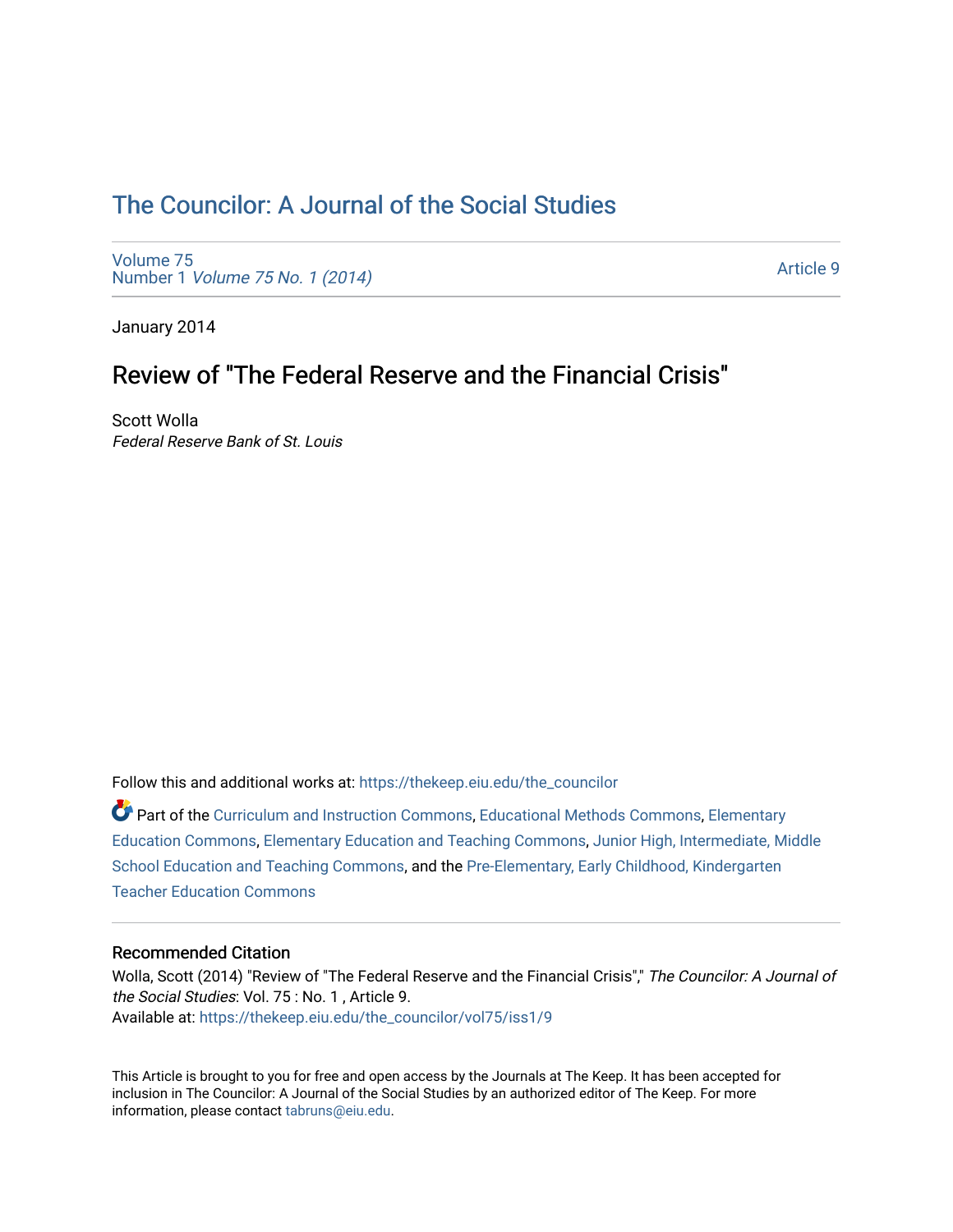

Ben S. Bernanke. *The Federal Reserve and the Financial Crisis.* Princeton: Princeton University Press, 2013.

The year 2014 might not seem significant, but for those who follow economics, and more specifically, the Federal Reserve, it is an important year for many reasons. First, the Federal Reserve was created by the Federal Reserve Act, signed by President Woodrow Wilson on December 23, 1913. The details of the Federal Reserve System were hashed out, and the Federal Reserve Banks established in 1914. So, while 2013 marks the centennial of the Federal Reserve Act, for all practical purposes, 2014 marks the centennial of the Federal Reserve System. Second, 2014 marks a leadership transition  $\sim$  Ben S. Bernanke's term as chairman ended on January 31, and Janet Yellen became the first women to serve as chair of the Federal Reserve Board of Governors on February 3. Finally, the "tapering" (or slowing) of the economic stimulus pursued by the Federal Reserve as result of the deep recession and slow and painful economic recovery, has begun and will likely continue throughout the year.

For these reasons, it is a perfect time to read, "The Federal Reserve and the Financial Crisis" by Ben S. Bernanke. It is an excellent book for social studies teachers  $\sim$  providing an intersection of history, civics, and economics in a short, readable, volume by a brilliant economist and one of the most significant public servants of our time. Bernanke has been praised for his ability to communicate complex economic ideas to non-economists, and he justifies that praise with this book by demystifying the Fed for the reader. The book is based on a series of lectures he gave at George Washington University in March of 2012. The book was published in 2013. It is divided into two primary sections, 1) the history and development of the Federal Reserve as an institution, and 2) the Federal Reserve's actions during the financial crisis. Of course Bernanke was not a passive observer, as Chairman of the Federal Reserve he led the institution during a crucial period and established the roadmap for the Fed's management of the financial crisis.

When discussing the creation of the Fed, Bernanke says the mission of the Federal Reserve is to "achieve macroeconomic stability" and to "maintain financial stability." He comes back to these two objectives several times during the book. The first duty (macroeconomic stability) is the one that gets the media attention every six weeks as the FOMC meets to determine its monetary policy. The second (maintain financial stability) too often flies beneath the radar, but it was the reason the Fed was created  $\sim$  "to either prevent or mitigate financial panics or financial crises." At several points Bernanke describes the role of a central bank in maintaining financial stability by making the connection to Walter Bagehot's dictum, which says that central banks should lend freely, to solvent firms, against good collateral, at penalty interest rates (to discourage banks from taking advantage of the policy).

Bernanke is a self-described educator and proves to be an excellent communicator in this book as he explains complicated economic content in simple language. For example, Bernanke explains how bank panics occur and why they are dangerous without dragging his readers through

*The Councilor: A Journal of the Social Studies* Vol. 75 No. 1 (2014)

1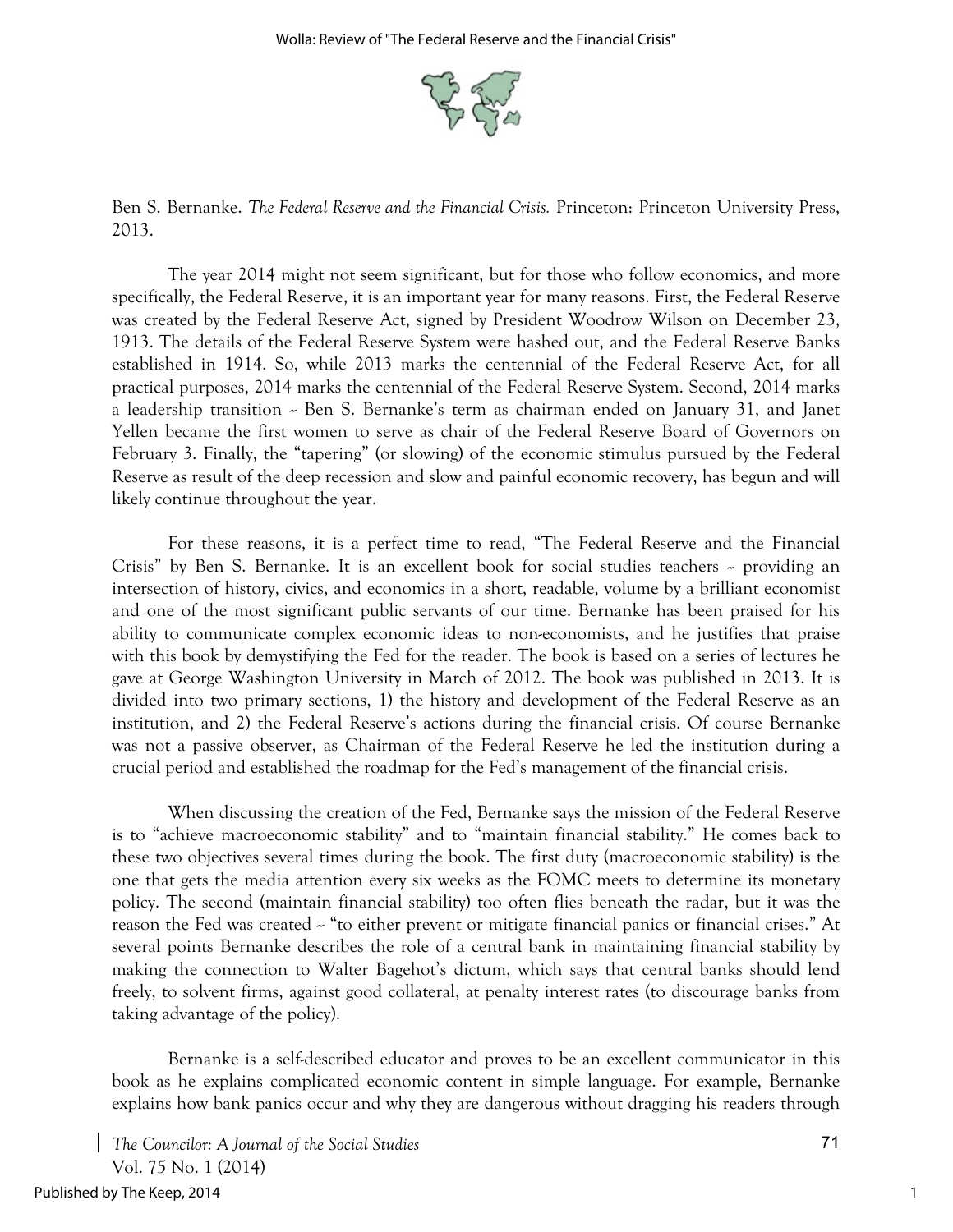

a money and banking lecture. Instead, he leads the reader to understanding through the story of George Bailey, Jimmy Stewart's character from the classic movie "It's a Wonderful Life". Bernanke explains that banks sometimes have liquidity problems because their assets are long-term (tied up as loans), but their liabilities are short-term (consumers can demand their deposits at any time). If confidence crumbles, and depositors run to the bank and demand their money, but bank assets are tied up in long-term loans, banks can find themselves with liquidity problems. This was Jimmy Stewart's problem in the movie. Bernanke asks, "How could the Fed have helped Jimmy Stewart?" Stewart could have called the Fed and asked for a short term loan, using his loans as collateral (assuming the building and loan was solvent). He could use the money to pay depositors, and quell the run on his bank. This is the Federal Reserve, the nation's central bank, acting as the "lender of last resort."

Bernanke devotes the first half of the book to providing historical context for the recent financial crisis and the Federal Reserve's response. Prior to the Fed, Bernanke made his mark as a macroeconomist and economic historian. This is evident in his treatment of the Great Depression. He describes many factors which figured into the severity of the Great Depression, but freely acknowledges that the Fed's failure to act was a primary reason the depression was so deep and lasted for so long. There is little doubt that this knowledge influenced Bernanke's thinking during the dark days of the financial crisis of 2007 -2009. President Roosevelt, who is often painted as the person who saved the country from the Great Depression with his alphabet soup of programs, gets little discussion in Bernanke's treatment of the period. He says the most important of Roosevelt's actions were the creation of the FDIC and moving the country off the gold standard. In fact, Bernanke spends considerable time discussing the gold standard, which has gained much attention in recent years. He says that a gold standard does relatively well at maintaining low and stable inflation over long periods of time, but in shorter segments, fluctuations in the gold supply are likely to lead to volatile periods of inflation and deflation. As such, during the Great Depression, countries that abandoned the gold standard early recovered more quickly than those who remained on the gold standard. He finishes his historical survey by discussing the Fed's experience during WWII, "the great inflation" of the 1970s and early 1980s, Paul Volcker's painful (but much needed) medicine of high interest rates, and the Great Moderation - a period when many felt that policymakers had figured out how to achieve low inflation and maximum employment for the long run. Bernanke credits his predecessors, Paul Volcker and Alan Greenspan, with establishing the Fed's credibility for maintaining price stability. He ends the section with a description of the origins of the financial crisis.

Next, Bernanke tackles the financial crisis and emphasizes the Fed's responsibility to "maintain financial stability" acting as the lender of last resort. He begins by describing some of the market vulnerabilities that existed prior to the financial crisis: exotic mortgages, poor lending practices, mortgage securitization, complex financial instruments (such as CDOs), and the role of rating agencies. Underlying the entire structure was the assumption by both borrowers and lenders of ever-rising housing prices. Of course, we know the story -- housing prices fell. These factors are well explained by Bernanke in plain language. He describes the financial crisis as a classic financial panic, which happened outside the traditional banking system. Bernanke refers back to the Great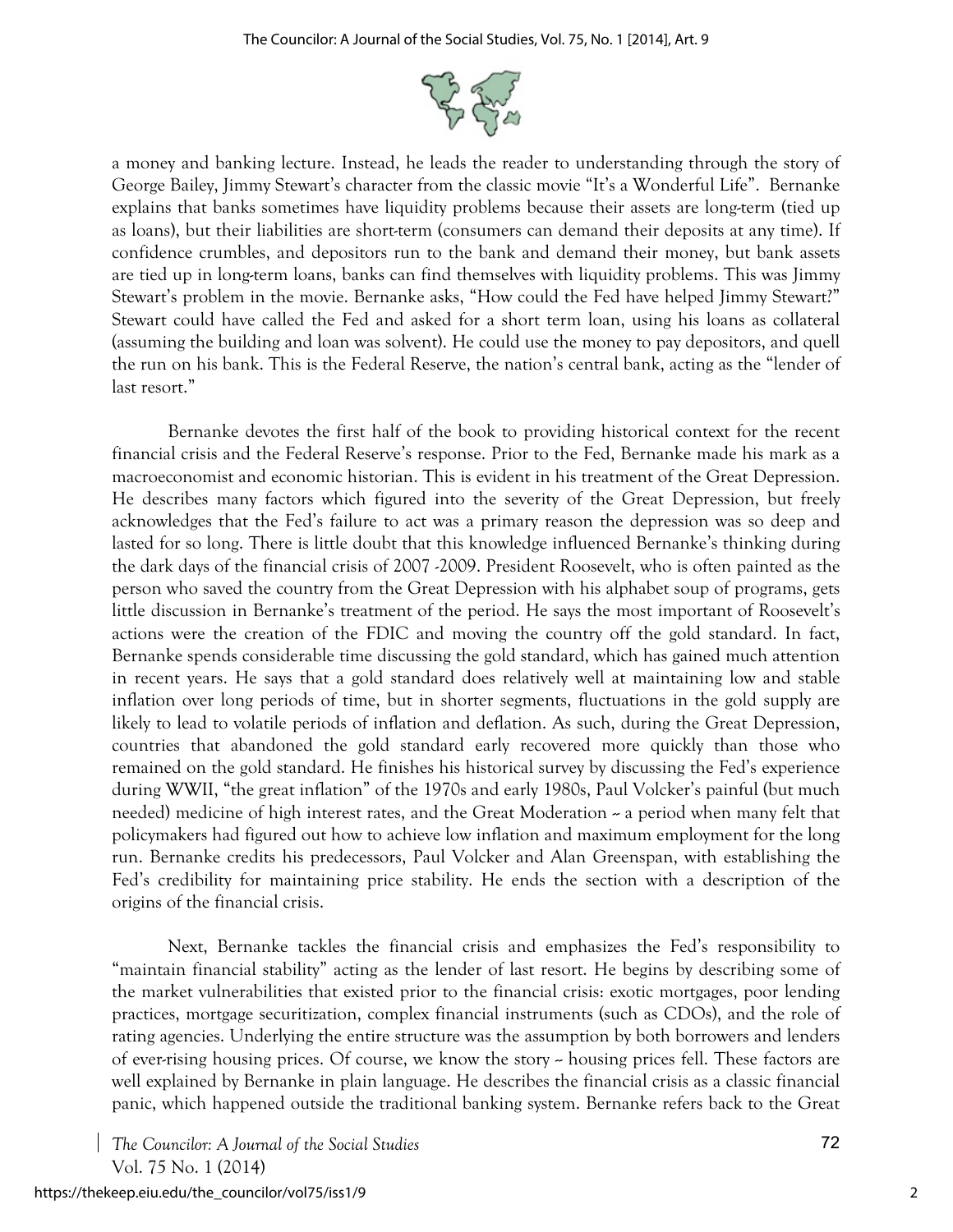

Depression and reminds the reader that the role of the Fed during a financial crisis is to lend freely to halt runs and restore financial system functioning. So, Bernanke describes a Federal Reserve that acted for the purpose it was created  $\sim$  to serve as lender of last resort. The difference is that the crisis was occurring outside the traditional banking sector, so the Fed under Bernanke's leadership used innovative methods to facilitate lending beyond the traditional banking sector, where liquidity and stability were most needed. And, Bernanke is clear, stating several times, that loans were made to solvent institutions and the loans were fully collateralized. In the end, all of the loans were paid back in full with interest-- the Fed lost no money.

Of course one of the more controversial moves was rescuing some firms (e.g. Bear Stearns and AIG), but allowing Lehman Brothers to fail. This has been much discussed by Monday morning quarterbacks who have been mulling the counterfactual ever since. First, Bernanke explains that Lehman Brothers was not a bank so it was not overseen by the Fed, but neither were Bear Stearns and AIG  $\sim$  the Fed used section 13(3) of the Federal Reserve Act which allowed lending to non-traditional banking institutions in "unusual and exigent circumstances". More importantly, Lehman was not solvent. As the nation's central bank, the Fed gives collateralized loans to financial institutions that are solvent, but may lack liquidity. The Fed's loan to AIG was a collateralized loan to a solvent company, whereas Lehman was insolvent. Lehman was allowed to fail. Its failure shocked the financial system, particularly the money market, and quickly spread to the commercial paper market. The Fed acted to backstop these markets to minimize damage. At its root, says Bernanke, was the "too big to fail" problem -- these firms were so large that their failure posed a systemic economic risk, so government was obliged to rescue them. Bernanke says they should be allowed to fail, but in a way that it does not bring down the entire financial system (he addresses regulatory changes at the end of the book).

As a result of the financial crisis, the economy fell into deep recession. The Fed addressed the aftermath of the crisis through the use of monetary policy. He makes clear distinctions between fiscal and monetary policy, something that social studies students often struggle with. In fact, research has shown that monetary policy is among the most difficult concepts for students to learn and for teachers to teach (Walstad and Rebeck, 2001). Bernanke's treatment of monetary policy is clear, precise, and easy to understand. Of course, Fed policies to support the economy during the severe recession have been the topic of much criticism, but it is clear that Bernanke believes the Fed acted appropriately. Some common criticisms are that the Fed has been too aggressive in increasing the money supply, has used strange new monetary tools, and that inflation will be the inevitable result. Bernanke explains that after short-term rates had been reduced to essentially zero, the Fed used Large-Scale Asset Purchases (LSAP), which the press has labeled quantitative easing (QE), to lower longer term rates. Bernanke writes that QE employs the same mechanism as normal open market operations, but has the Fed accomplish the task by purchasing different assets. Bernanke says this is normal monetary policy, focused on longer-term rates rather than the shortterm rates. So is the Fed "printing money" as is commonly heard in the press? The Fed has the unique ability to credit the accounts of the institutions from which it buys financial assets (U.S. Treasury Securities)  $\sim$  essentially creating money out of thin air. When the Fed sells Treasuries, the money disappears, back into thin air. But, the Fed is not printing money in the sense that currency

*The Councilor: A Journal of the Social Studies* Vol. 75 No. 1 (2014)

3